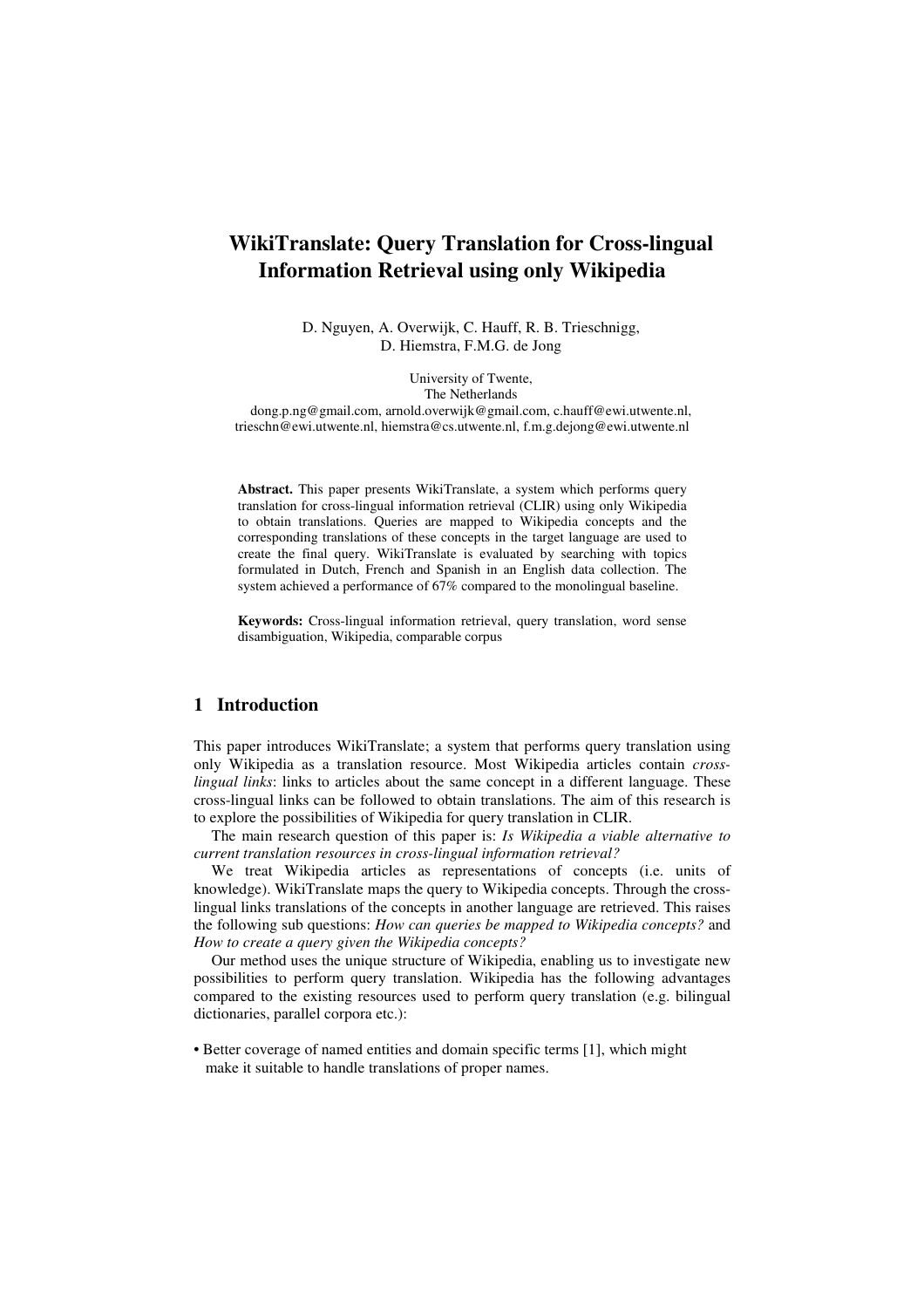- Continuous contributions of a large community keep the information up-to-date
- Wikipedia articles provide more context in comparison with sources like online dictionaries. This can be used to perform word sense disambiguation [2].
- Presence of redirect pages; pages that represent alternative names of concepts (e.g. synonyms, abbreviations and spelling variants [1]) and that consist of a link that directs to the main article it represents. They may be used for query expansion.

However, the coverage of common words in Wikipedia is smaller than translation dictionaries and some terms have many senses, some very specific and uncommon, making word sense disambiguation more difficult. For example in Wikipedia the term *house* has senses like a novel, song, operating system or a game.

The overview of this paper is as follows. First an overview of Wikipedia and related work in the field of CLIR is given. Then WikiTranslate is introduced and the experimental setup is described. Results are then presented and discussed.

## **2 Related work**

Kraaij et al. [3] make an important observation about CLIR. The final query delivered to the system does not have to be a single translation. Including synonyms and related words can in fact improve performance. One approach to accomplish this is with query expansion or using parallel corpora (e.g. [4,5]). In the first step of Sheridan et al. [5], the best matching documents in the source language are retrieved. Next, frequently occurring words in comparable documents in the target language are selected to compose the final query. Lavrenko et al. [4] follows the same approach except that their method creates a relevance model in the target language.

Wikipedia is an online, multilingual encyclopedia to which everyone can contribute. Its characteristics make it suitable as a semantic lexical resource [1]. Wikipedia has been used for automatic word sense disambiguation [6] and for translation. Su et al. [7] use it to translate out of vocabulary words and Schönhofen et al. [8] use it to translate queries. The notion that it can be treated as a comparable corpus is new and has not been researched much yet except by Potthast et al[9]. Wikipedia can be seen as a comparable corpus since articles are represented in different languages and connected through cross-lingual links.

## **3 Proposed approach**

The approach used by WikiTranslate consists of two important steps: mapping the query in source language to Wikipedia concepts and creating the final query in the target language using these found concepts.

The first step maps the query to Wikipedia concepts. First, the most relevant concepts to the query are extracted after a search with the whole query (step 1a). Next, a search on every term of the query is performed (step 1b) using the internal links from the concepts retrieved with step 1a (called LINKS) or using the text and title of the Wikipedia articles (called CONTENTS).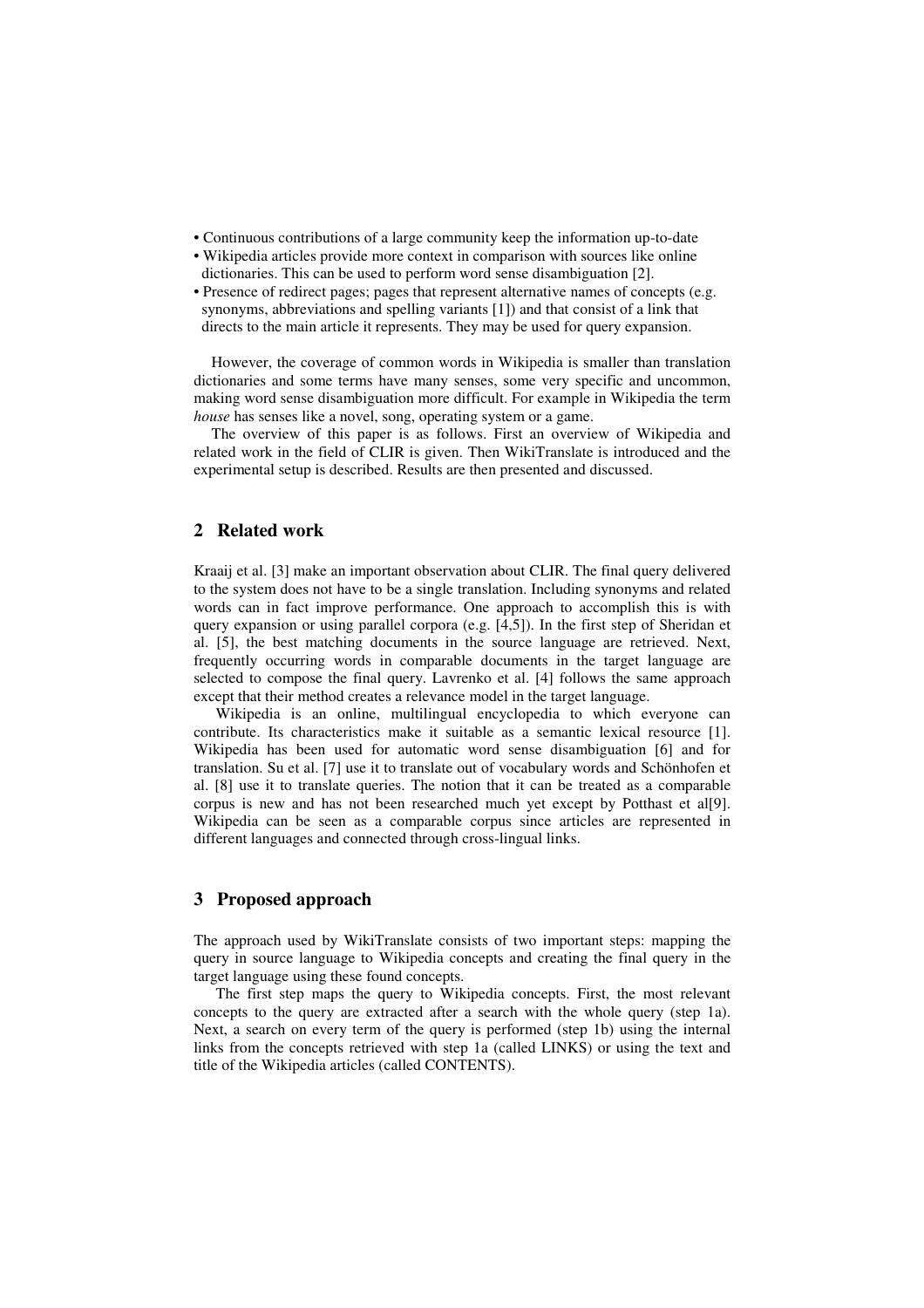The second step creates the translation. First, we add articles that redirect to the found Wikipedia concepts to include synonyms and spelling variants (step 2a). Furthermore articles retrieved with step 1a are given more weight (step 2b). Finally, the final query is created using the found concepts (step 2c).

This approach differs from traditional approaches, since we make use of the text and internal links, which are not available for approaches based on dictionaries and parallel corpora. This approach also differs from other approaches using Wikipedia. Su et al. [7] and Schönhofen et al. [8] have only used Wikipedia to enhance their translations. An advantage of our approach is that it allows extraction of phrases from the topics, since the titles of Wikipedia articles are often phrases. Furthermore by adding the top documents from step 1a, the most relevant concepts to the whole query are added. Also related concepts can be added, creating a kind of query expansion effect.

## **4 Experimental setup**

Lucene is used as the underlying retrieval system to retrieve Wikipedia articles. From each article the title, text and cross-lingual links are extracted. The first paragraph of an article is extracted as well, which is called *description*. Because long articles tend to score lower, instead of searching on the whole text, the search scope can be limited to the first paragraph, since the first paragraph usually contains a summary of the article. If the article is a redirect page, the title of the referred page is also stored. Wikipedia articles that represent images, help pages, templates, portal pages and pages about the use of Wikipedia are excluded. To enhance comparability, the same preprocessing method is used for all languages. We choose stemming, although there is no uniform best way of preprocessing for all languages [10]. Stemming is best for Dutch and Spanish, but 4-gramming is more suitable for English and French [10]. We use Snowball stemmers to perform stemming [11]. Words are removed with the lists from the Snowball algorithm [11].

To illustrate the steps of the proposed approach we translate the following topic (C230 from the Ad hoc task of CLEF 2004) from Dutch to English:

<title> Atlantis-Mir Koppeling </title> <desc> Vind documenten over de eerste space shuttle aankoppeling tussen de Amerikaanse shuttle Atlantis en het Mir ruimte station. </desc>

(English: *Atlantis-Mir Docking, Find documents reporting the first space shuttle docking between the US shuttle Atlantis and the Mir space station*).

#### **4.1 Step 1: Mapping the Query to Wikipedia Concepts**

This step is based on [4] and [5] as we also retrieve the best matching documents in the source language and use them to create a new query.

First the original query is put in Lucene, retrieving the most relevant Wikipedia concepts. The concepts can be retrieved by searching on the title, text, description or a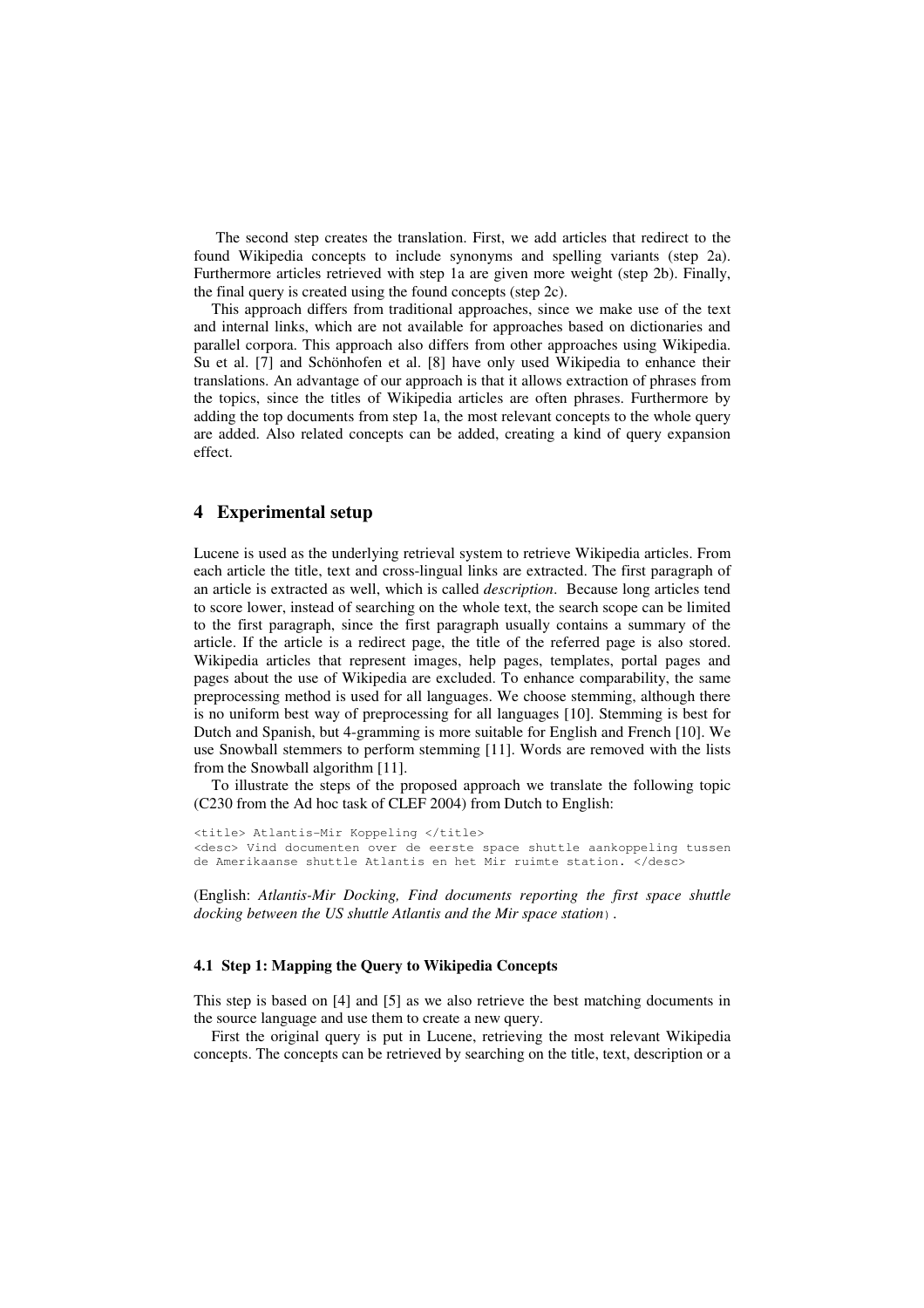combination of these fields. The top documents will be considered as relevant and will be used for translations. With this method word sense disambiguation is performed automatically [8]. We set a minimum score and maximum number of documents to be included to determine which top documents will be included.

Our example finds the concepts "*space shuttle atlantis*" and "*mir (ruimtestation)*" with the following stemmed query:

```
(title:atlantis text:atlantis) (title:mir text:mir) (title:koppel 
text:koppel) (title:eerst text:eerst)..(title:station text:station)
```
We also search for every term of the query separately, because with the previous step some terms may not be found. For example, the query *history of literature* yields mostly articles about literature (missing the term *history*). To avoid this problem, every term in the query is searched separately to find Wikipedia concepts. This step is quite similar to the mapping of a query to dictionary entries, but Wikipedia offers new ways of mapping them. Two different methods are used to map concepts to an individual term.

The first method, which we will call LINKS, uses the internal links of relevant concepts found in step 1. The expectation is that these terms are related to the top relevant documents of the first search. Therefore the internal links from the top documents of the first search are extracted. The search on every term is first only performed on these links. If no concepts are found, or the found concepts are hardly relevant (i.e. have a low score), then the search is performed on the whole Wikipedia corpus. It is also possible to go deeper: including the internal links of the internal links from the top documents etc.

The second method (called CONTENTS) searches with the whole query, but gives the searched term more weight. An exact match has precedence over this step. For the term *tussen* (English: *between*) from our example, the following query is used:

```
((+title:tuss)^1.6) (descr:atlantis) .. (descr:ruimt) (descr:station)
```
The following concepts are recognized for our example topic: *America, Atlantis (disambiguation), Coupling, Mir, Mir (disambiguation), Russian Federal Space Agency, Shuttle, Space Shuttle Atlantis, Space Shuttle program,* and *Station.* 

#### **4.2 Step 2: Creating the Translated Query**

The translation can be expanded by adding the redirect pages referring to the found concepts (adding synonyms etc.). For the concept "*space shuttle atlantis*" the following translations are added: "*atlantis (space shuttle), ov-104, ss atlantis* etc".

The expectation is that the concepts retrieved by step 1a returns the most relevant concepts. Therefore these concepts are given a higher weight than the other concepts For every found concept the translation can be obtained through the cross-lingual links. From every translation, terms like *disambiguation*, *category*, etc. and non-word characters are removed. Translations like *w#y* and *w(y)* are split into *w* and *y*.

There are different possibilities to put the translations together. We can include every found translation as a phrase query (e.g. "x y"), as an OR query of its terms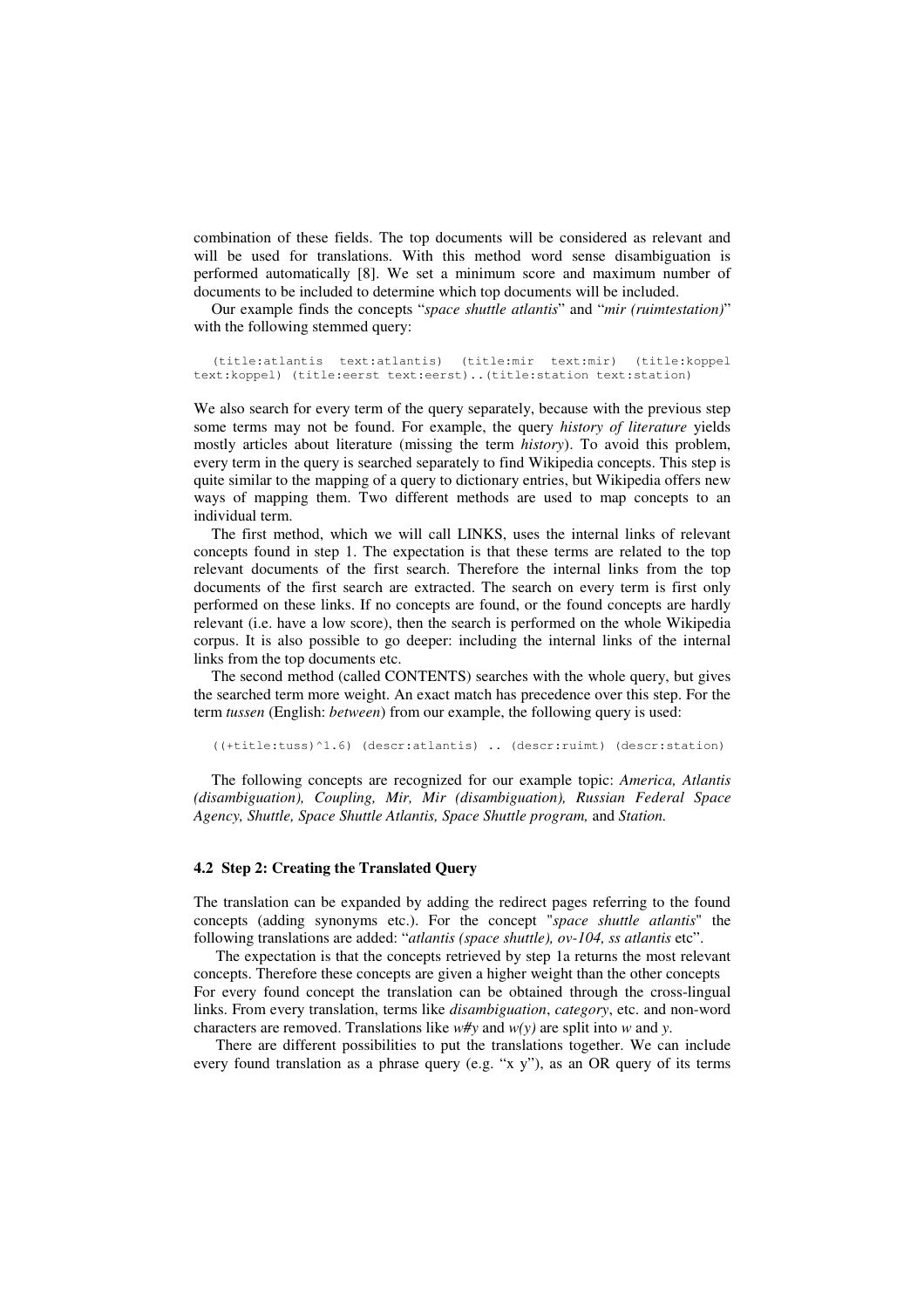(e.g. x y), or both (e.g. "x y" x y). The final translation of our example topic looks as follows (without step 2a):

"station"^1.0 station^1.0 "russian federal space agency"^1.0 …. space^3.0 shuttle^3.0 atlantis^3.0.. "mir"^3.0 mir^3.0

Note that concepts from step 1a (*space shuttle atlantis* and *mir (ruimtestation)*) are given a higher weight (3.0). Other concepts have a standard weight (1.0).

# **5 Evaluation**

WikiTranslate is evaluated on retrieval of English documents using translated Dutch, French and Spanish queries. The system is first evaluated with the data of CLEF 2006, 2005 and 2004. The best performing system is also evaluated with data of CLEF 2008. Note that a different data collection is used in the evaluation of 2008.

Experiments have been carried out using only the title of the topic (T), or using the title and description (T+D) of a topic. Tests are performed with the following systems: No word sense disambiguation (NO\_WSD), word sense disambiguation using links (LINKS), word sense disambiguation through text (CONTENT) and word sense disambiguation through text and weighted query terms (CONTENT\_W). The basic underlying system uses parameters that are determined experimentally. Furthermore, no query expansion is applied and every translation is added as a phrase query and as an OR-query of its terms. A stop list is used to filter particularly query words (e.g. "*find*", "*documents*", "*describe*", "*discuss*" etc.) from the description.

To compare the results of the different systems, the results are averaged per system and task over every tested language. Table 1 shows the results. For each run the MAP of the bilingual system is compared with the MAP of the monolingual system (%Mono).

|  | <b>Table 1.</b> Summary of runs 2004, 2005 and 2006 |  |  |  |  |
|--|-----------------------------------------------------|--|--|--|--|
|--|-----------------------------------------------------|--|--|--|--|

| Task | -ID         | $%$ Mono. | Task | ID                     | $%$ Mono. |
|------|-------------|-----------|------|------------------------|-----------|
|      | T NO WSD    | 72.71%    |      | T+D NO WSD             | 68.98%    |
|      | T LINKS     | 71.88%    |      | T <sub>+</sub> D LINKS | 71.44%    |
|      | T CONTENT   | 74.89%    |      | T+D CONTENT            | 73.18%    |
|      | T CONTENT W | 72.70%    |      | T+D CONTENT W          | 74.98%    |

CONTENT W with  $T + D$  performs best. Averaging the runs with these settings over the years 2004, 2005 and 2006 shows us that Spanish had an average performance of 71.89% and French had an average of 76.78%.

When creating the final query, different options with using phrase queries and OR queries are possible. Including translations only as a phrase query results in a average MAP decrease of 0.0990. Random tests are used to determine the effect of different steps. Including redirects showed an average MAP decrease of 0.118. Filtering nonrelated words lead to an MAP increase of 0.0926.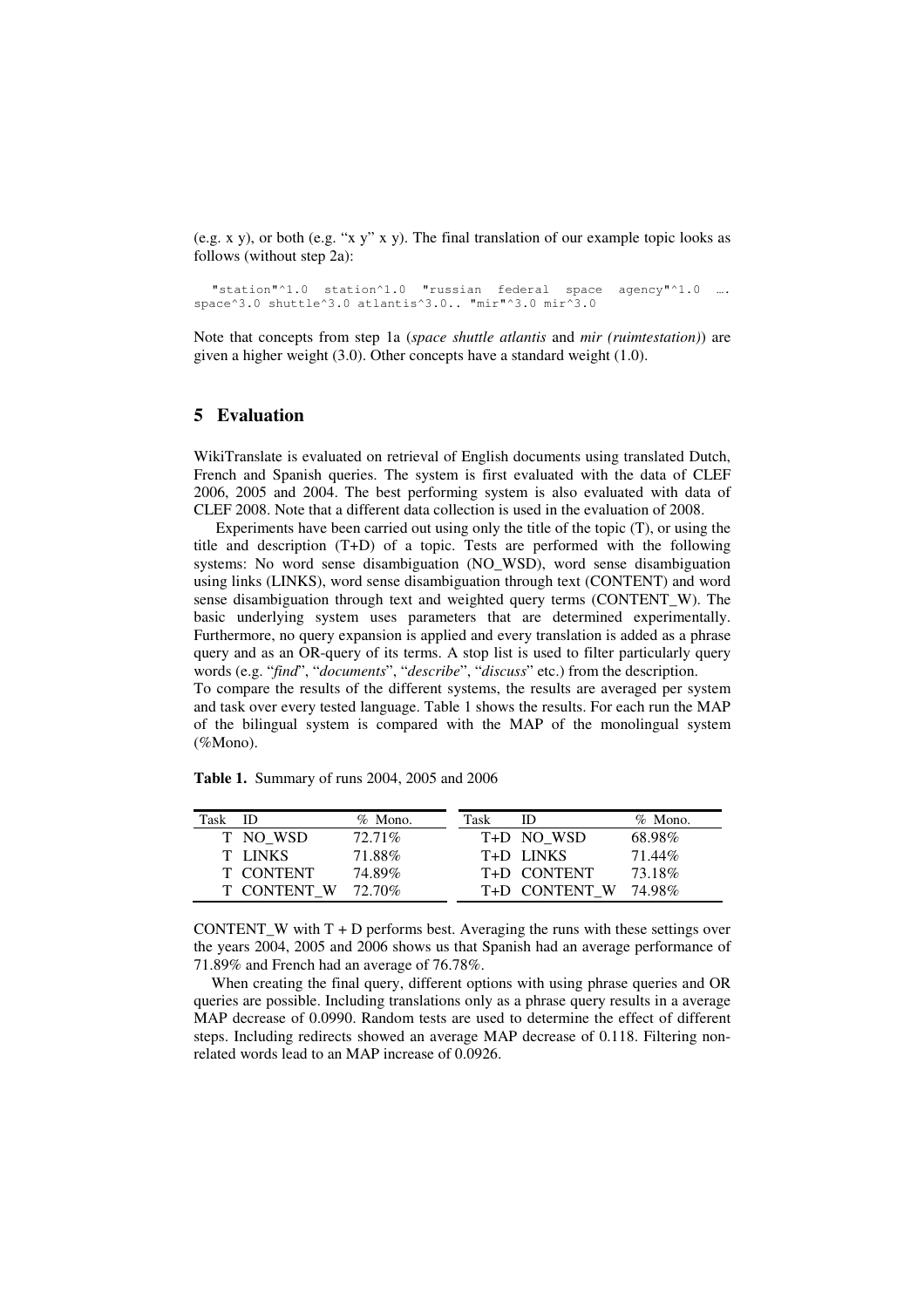The system CONTENT\_W (using T+D) has been submitted to the CLEF ad hoc task 2008. The results can be found in table 2.

**Table 2.** Results run 2008.

| Language              | MAP               |
|-----------------------|-------------------|
| English (monolingual) | 0.3407            |
| French                | $0.2278(66.86\%)$ |
| Spanish               | $0.2181(64.02\%)$ |
| Dutch                 | $0.2038(59.82\%)$ |

The French run (which contains 50 topics), which had the best performance, is analyzed in more detail. 12 translations performed better than the original topics and 38 performed worse. An overview can be found in figure 1.

|  | Figure 1. A comparison of original (French) and translated (English) topics. |  |
|--|------------------------------------------------------------------------------|--|
|  |                                                                              |  |





When analyzing the queries we see that sometimes new, but relevant terms are added with the new translations. For example the translation for topic 477 contains the term "*investment*" which wasn't included in the original English topic about web advertising. Furthermore the translations *internet* and *advertising* were given a higher weight. The translation had an increase of AP from 0.1954 (from 0.0345 to 0.2299).

However the translations of some queries are totally wrong. One of the worst performing is topic 457. The translation showed an AP decrease of 0.2340 (from 0.2626 to 0.0286). When looking at the translation of this topic, we see that the system had difficulties translating the term *fictives* (English: *fictional*). It mapped the concepts "*Planets in science fiction*" and "*Fictional brands*" to this term.

### **6 Discussion**

It is difficult to make a solid comparison with the performances of other systems. First of all since the approach of WikiTranslate is different than other approaches, it is reasonable to have a lower performance than state of the art systems that use well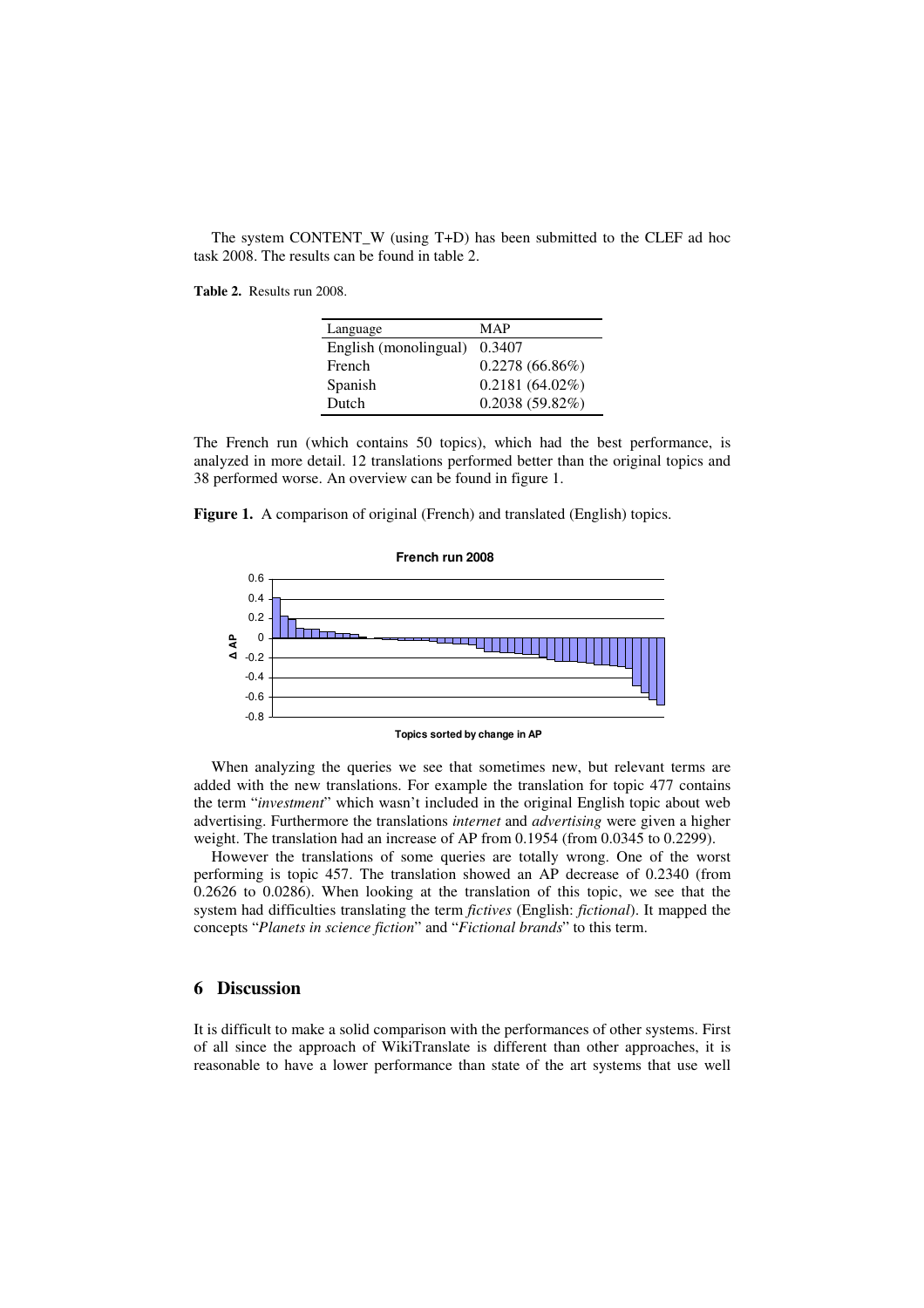researched methods. We also used a standard information retrieval system (Lucene) and have not paid further attention to this. At the ad hoc task of CLEF 2004, 2005 and 2006 French, Spanish and Dutch are not chosen as a source language, which makes it even harder to compare. However, since the system achieves performances around 70 and 75% of the monolingual baseline, which are manually created queries, these results are very reasonable. The performance of the system with the dataset of 2008 is significantly lower. This might be due to use of a different data collection [12].

Table 1 shows that word sense disambiguation doesn't improve when we only use the title, but it improves if we also use the description. For the task  $T + D$  the performance depends on the right stop words lists. Without filtering these words the performance decreases. This can be explained because WikiTranslate retrieves concepts related to these terms, but not related to the query.

Including every found translation only as a phrase query significantly decreases the performance of the system. Query expansion using spelling variants and synonyms also decreases the performance of the system. Because every concept is expanded, wrongly recognized concepts are also expanded, including a lot of non related translations. Furthermore when we manually look at the redirects, some redirects are very global or not very related to the concept.

WikiTranslate performs particularly well with translating proper nouns. Translations that are missed are most of the times adjectives and common words. However, these terms are sometimes crucial (e.g. *longest*). Sometimes translations were missed, because the system wasn't able to find the corresponding concepts due to shortcomings of the used stemmers.

The analysis of one single run showed that some topics performed even better than the original ones. This indicates that this method is very promising.

## **7 Conclusion & Future Work**

In this paper the system WikiTranslate is introduced that performs query translation using only Wikipedia as translation source. WikiTranslate maps queries to Wikipedia concepts and creates the final query through the obtained cross-lingual links. The best approach uses the text and titles of the articles.

We have demonstrated that it is possible to achieve reasonable results using only Wikipedia. We believe that it can be valuable alternative to current translation resources and that the unique structure of Wikipedia can be very useful in CLIR. The use of Wikipedia might also be suitable for Interactive CLIR, where user feedback is used to translate, since Wikipedia concepts are very understandable for people.

Wikipedia allows translating phrases and proper nouns especially well. In addition it is very scalable since the most up to date version of Wikipedia can be used. The coverage of Wikipedia for the languages Dutch, French and Spanish seems to be enough to get reasonable results. The major drawback of Wikipedia is the bad coverage of common words. To cope with missed translations other resources like EuroWordNet [13] or a bilingual dictionary might be incorporated.

We believe that with further research a higher performance can be achieved. The method to map concepts can be refined by also using pages like disambiguation